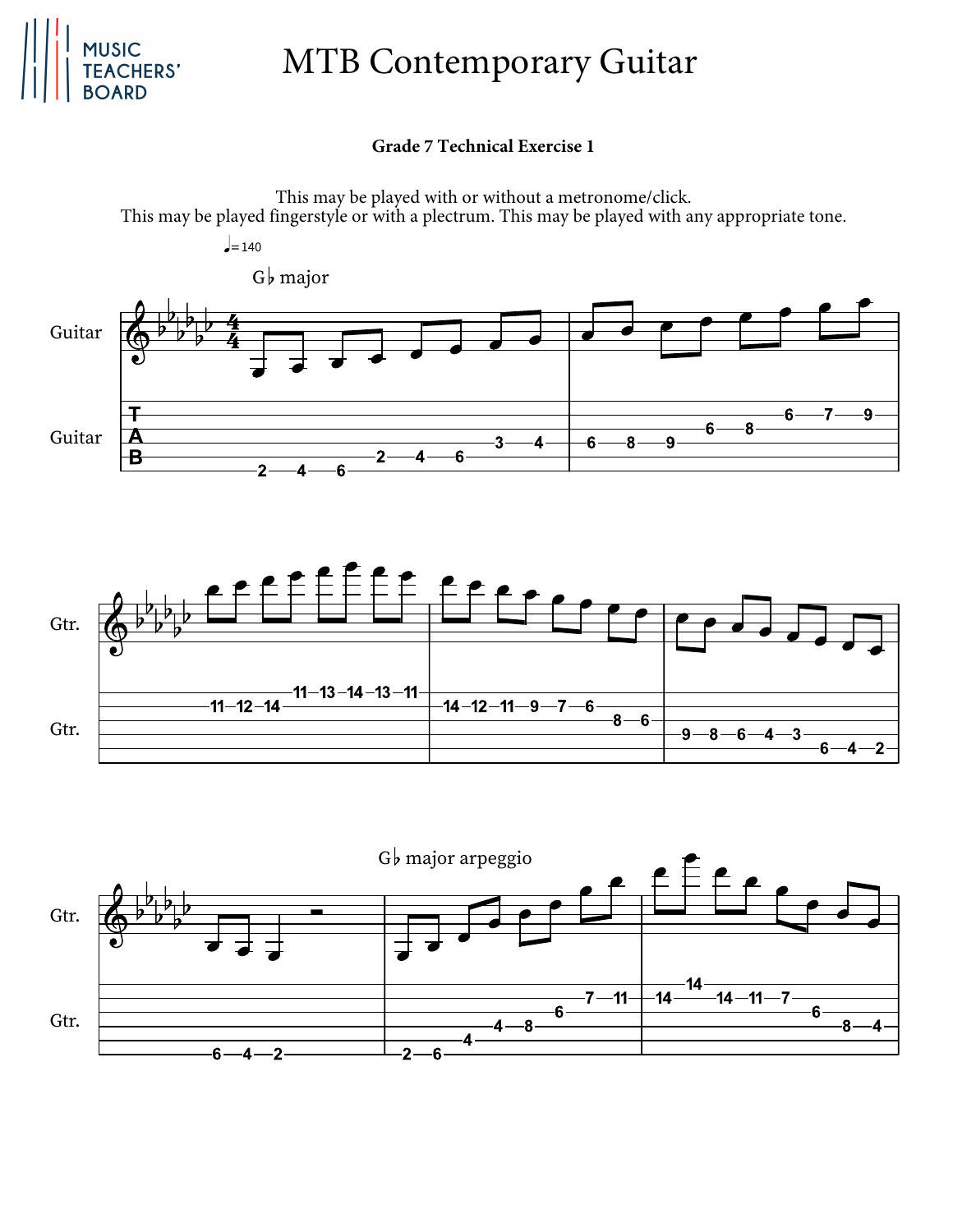





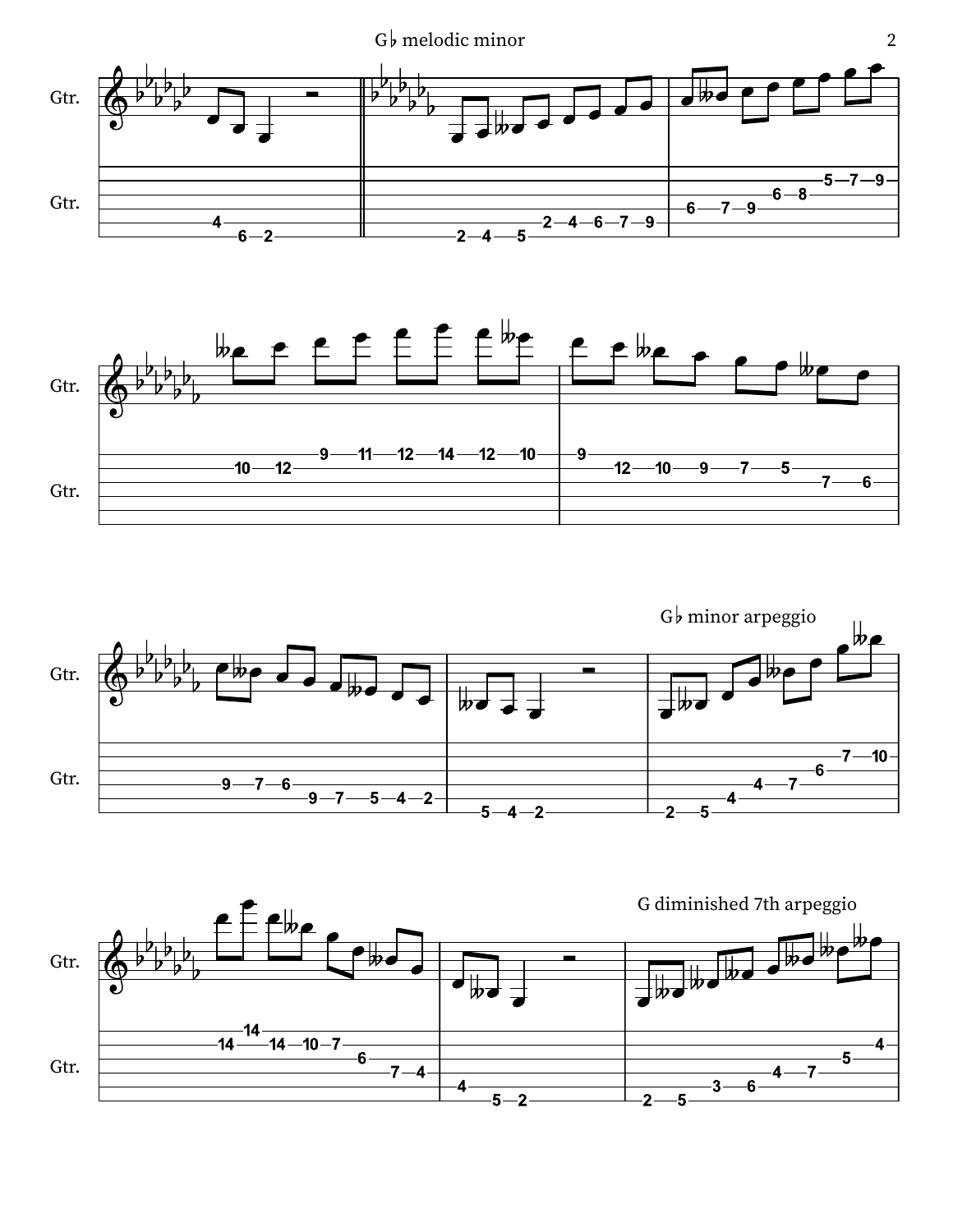

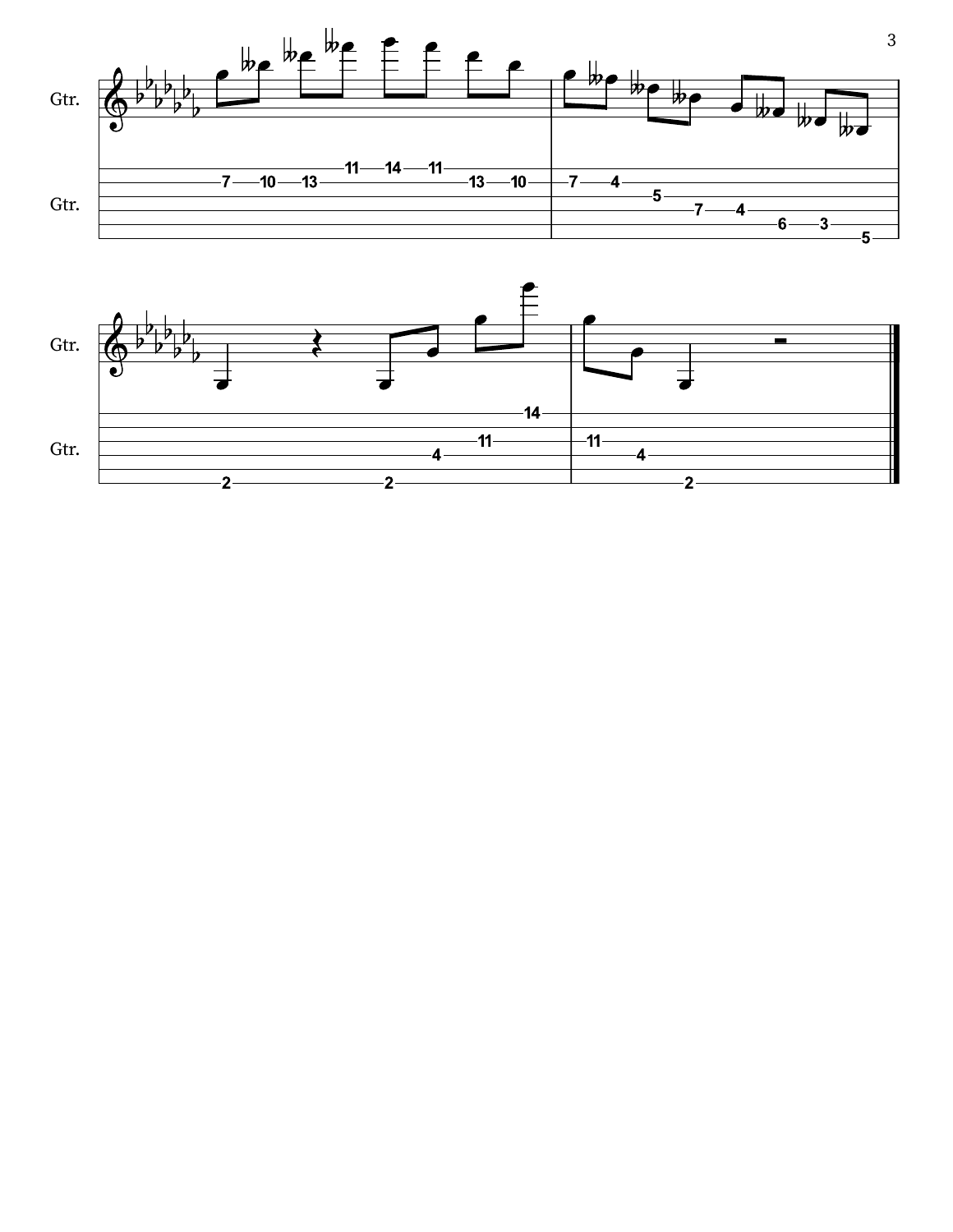# **Grade 7 Technical Exercise 2**

This may be played with or without a metronome/click. This may be played fingerstyle or with a plectrum.

After playing the notated bars the entire exercise is to be transposed into E major, 30 bars to be presented in total.





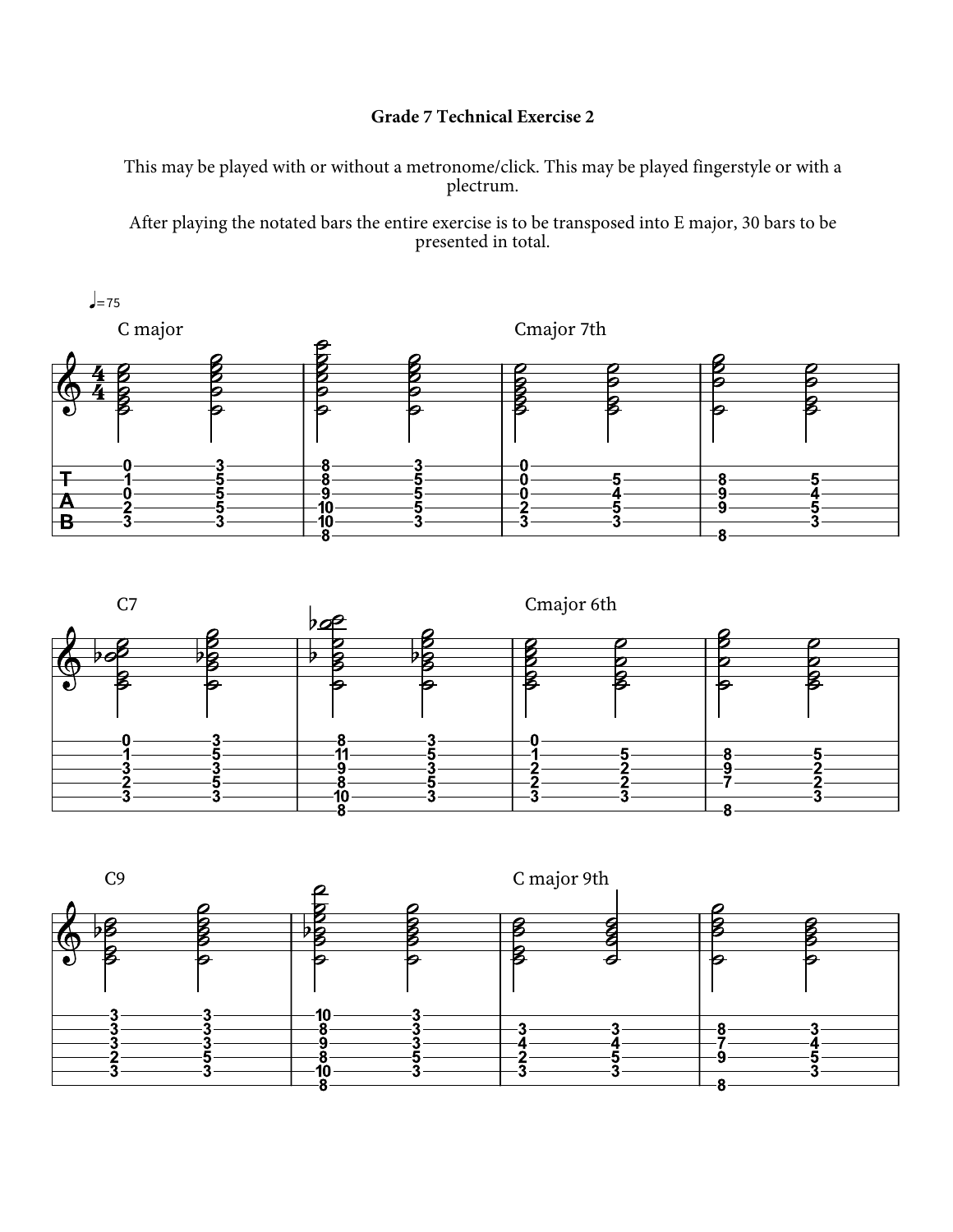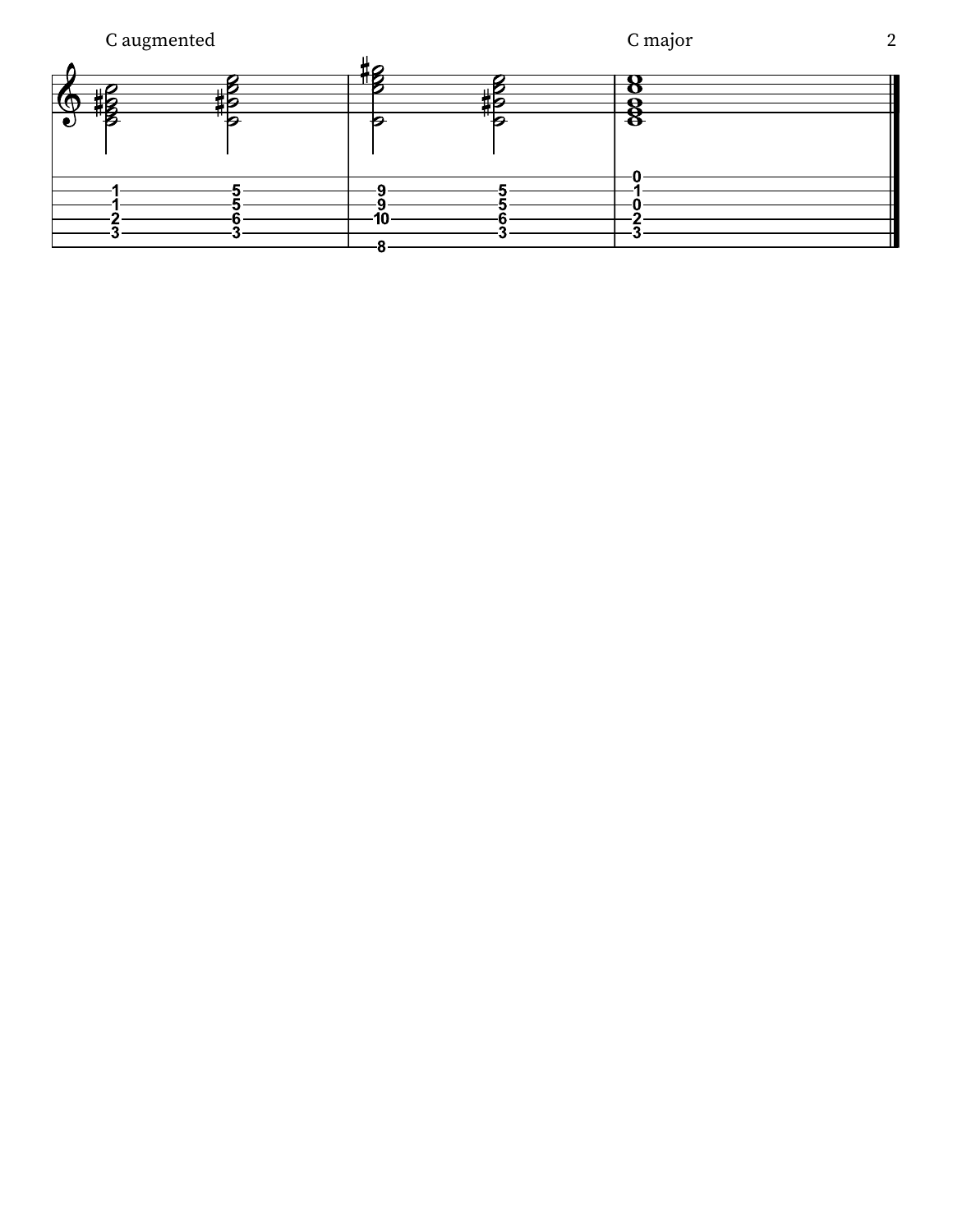# **Grade 7 Technical Exercise 3**

This may be played with or without a metronome/click. The repeat is to be played 16 bars in total. This chart, though notated in the key of C may be presented transposed to any key.

This chart may be interpreted with any guitar tone to appropriately define any one of the six examples of playing style. Candidates are welcome to feature any tuning, capo use or string arrangement. The tempo is for guidance and suggestion alongside each example of interpretation.

This may be played with any combination of chord/solo to capture the character of the examples given, the responsibility on the candidate being to showcase their creative interpretation.

Before the start of this section of the exam, clearly state the chosen genre/style, For example : " Exercise 3, style 2, heavy rock...."



## **1. Folk/Pop Fingerpicking**

This may be presented with any appropriate tone, acoustic or electric.

The notated pattern on C for the whole bar is an example only. Different chords require different string groups.

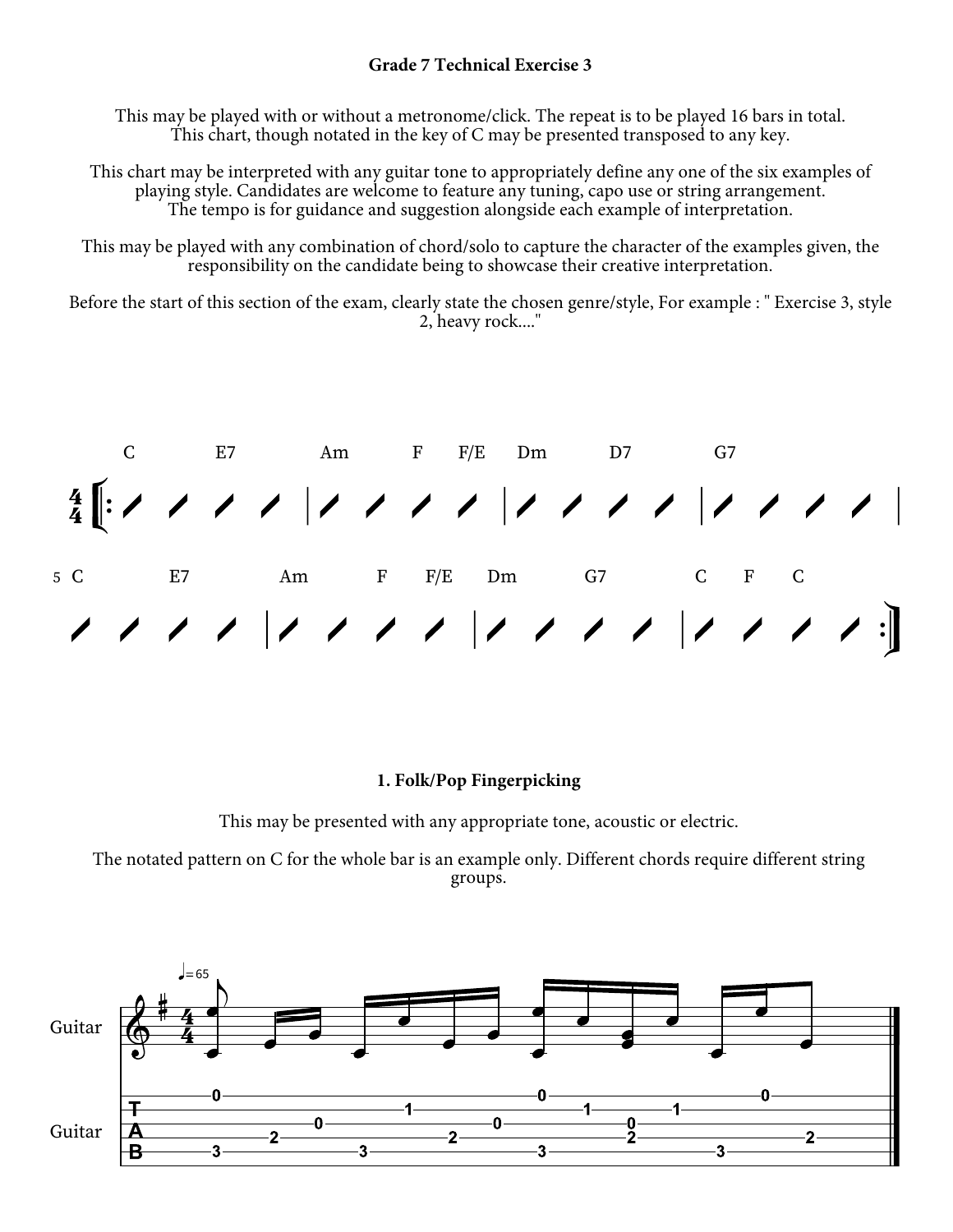## **2. Heavy Metal**

An appropriate tone is vital to capture this style/genre.

This notated rhythm on C for the whole bar is an example only for a basic "Rhythmic template." The piece should be approached as a solo with combinations of chords and single string work, an emphasis on an individual creative interpretation.



### **3. Funk/Hip-Hop**

An appropriate tone is vital to capture this style/genre.

This notated rhythm on C for the whole bar is an example only for a basic "Rhythmic template." The . piece should be approached as a solo with combinations of chords and single string work, an emphasis on an individual creative interpretation.

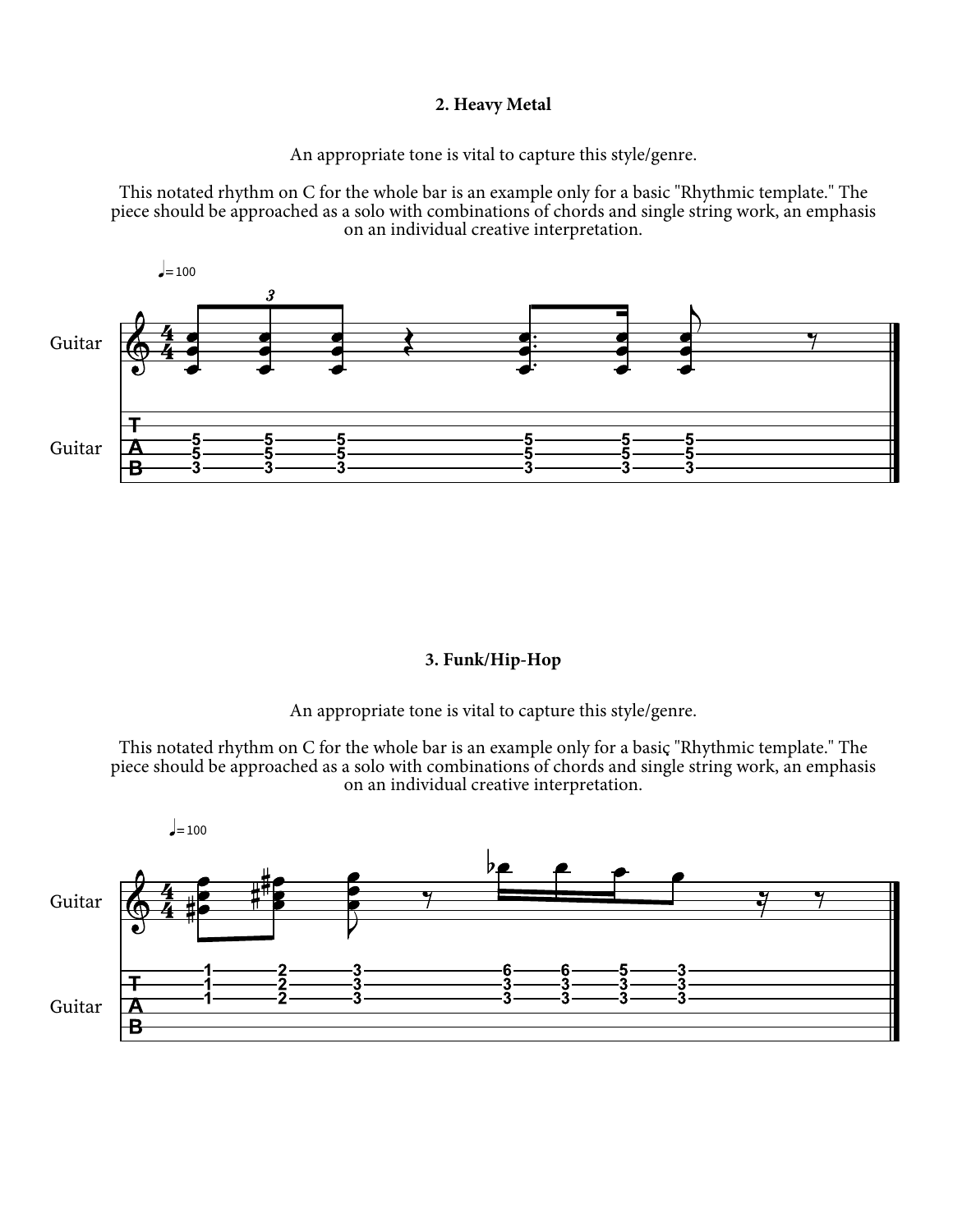#### **4. Reggae**

An appropriate tone is vital to capture this style/genre which may be played on an acoustic or an electric guitar.

This notated rhythm on C for the whole bar is an example only for a basic "Rhythmic template."

The piece should be approached as a solo with combinations of chords and single string work, an emphasis on an individual creative interpretation. The P.M. notated refers to "Palm muting".



### **5. Gypsy Jazz**

An appropriate tone is vital to capture this style/genre which may be played on an acoustic or an electric guitar.

This notated rhythm on an appropriate C voicing for the whole bar is an example only for a basic "Rhythmic template."

The piece should be approached as rhythm guitar for the first 8 bars, a solo for the repeat with an emphasis on individual creative interpretation.